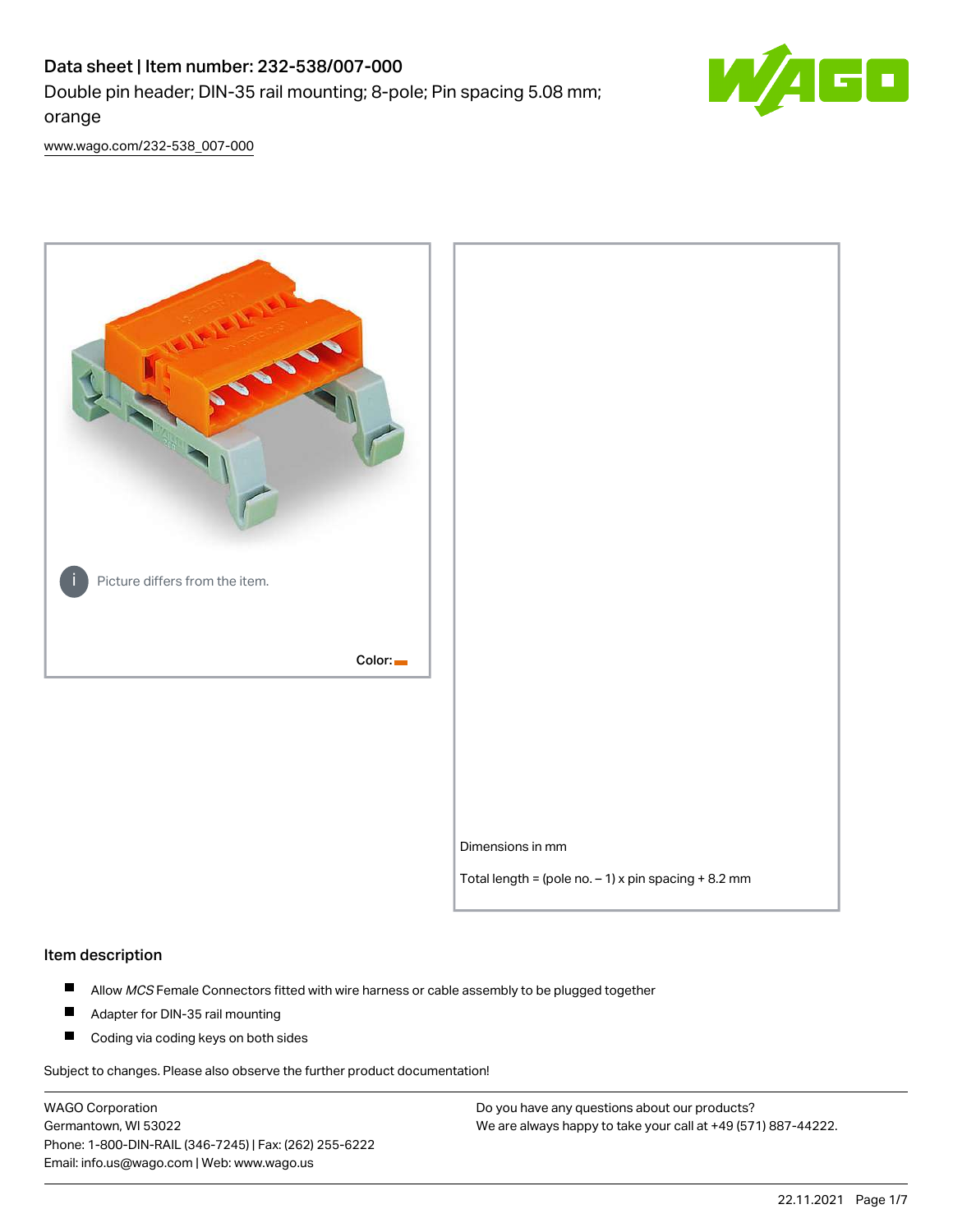

## Data Notes

| Safety information 1 | The <i>MCS – MULTI CONNECTION SYSTEM</i> includes connectors<br>without breaking capacity in accordance with DIN EN 61984. When<br>used as intended, these connectors must not be connected<br>/disconnected when live or under load. The circuit design should<br>ensure header pins, which can be touched, are not live when<br>unmated. |
|----------------------|--------------------------------------------------------------------------------------------------------------------------------------------------------------------------------------------------------------------------------------------------------------------------------------------------------------------------------------------|
| Variants:            | Other pole numbers<br>Other versions (or variants) can be requested from WAGO Sales or<br>configured at https://configurator.wago.com/                                                                                                                                                                                                     |

## Electrical data

## IEC Approvals

| Ratings per                 | IEC/EN 60664-1                                                        |
|-----------------------------|-----------------------------------------------------------------------|
| Ratings (note)              | Notice: Male connectors must not be live when disconnected!           |
| Rated voltage (III / 3)     | 250 V                                                                 |
| Rated surge voltage (III/3) | 4 <sub>k</sub> V                                                      |
| Rated voltage (III/2)       | 320 V                                                                 |
| Rated surge voltage (III/2) | 4 <sub>k</sub> V                                                      |
| Nominal voltage (II/2)      | 630 V                                                                 |
| Rated surge voltage (II/2)  | 4 <sub>k</sub> V                                                      |
| Rated current               | 12A                                                                   |
| Legend (ratings)            | $(III / 2)$ $\triangle$ Overvoltage category III / Pollution degree 2 |

## UL Approvals

| Approvals per                  | UL 1059 |
|--------------------------------|---------|
| Rated voltage UL (Use Group B) | 300 V   |
| Rated current UL (Use Group B) | 15 A    |
| Rated voltage UL (Use Group D) | 300 V   |
| Rated current UL (Use Group D) | 10 A    |

## Ratings per UL

| Rated voltage UL 1977 | 600 V |
|-----------------------|-------|
| Rated current UL 1977 |       |

Subject to changes. Please also observe the further product documentation!

| <b>WAGO Corporation</b>                                | Do you have any questions about our products?                 |
|--------------------------------------------------------|---------------------------------------------------------------|
| Germantown, WI 53022                                   | We are always happy to take your call at +49 (571) 887-44222. |
| Phone: 1-800-DIN-RAIL (346-7245)   Fax: (262) 255-6222 |                                                               |
| Email: info.us@wago.com   Web: www.wago.us             |                                                               |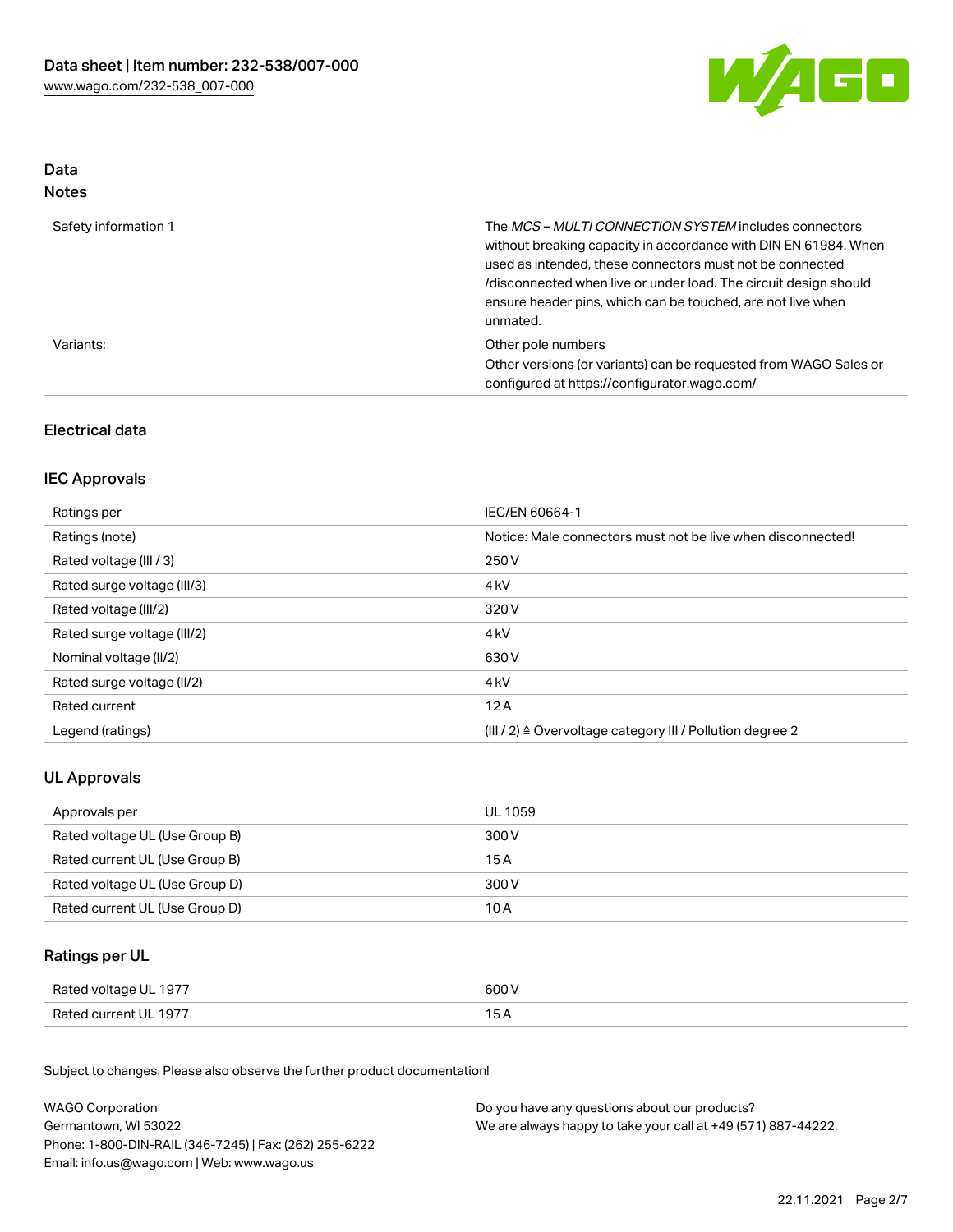

## CSA Approvals

| Approvals per                                                              | <b>CSA</b>              |
|----------------------------------------------------------------------------|-------------------------|
| Rated voltage CSA (Use Group B)                                            | 300V                    |
| Rated current CSA (Use Group B)                                            | 15A                     |
| Rated voltage CSA (Use Group D)                                            | 300V                    |
| Rated current CSA (Use Group D)                                            | 10A                     |
|                                                                            |                         |
| <b>Connection data</b>                                                     |                         |
| Total number of potentials                                                 | 8                       |
| Number of connection types                                                 | 1                       |
| Number of levels                                                           | 1                       |
|                                                                            |                         |
| <b>Connection 1</b>                                                        |                         |
| Number of poles                                                            | 8                       |
|                                                                            |                         |
| Physical data                                                              |                         |
| Pin spacing                                                                | 5.08 mm / 0.2 inch      |
| Width                                                                      | 43.84 mm / 1.726 inch   |
| Height from upper-edge of DIN-rail                                         | 15 mm / 0.591 inch      |
| Depth                                                                      | 42.5 mm / 1.673 inch    |
| Mechanical data                                                            |                         |
|                                                                            |                         |
| Mounting type                                                              | DIN-35 rail             |
| Plug-in connection                                                         |                         |
| Contact type (pluggable connector)                                         | Male connector/plug     |
| Connector (connection type)                                                | for pluggable connector |
| Mismating protection                                                       | No                      |
| Locking of plug-in connection                                              | Without                 |
| <b>Material data</b>                                                       |                         |
| Color                                                                      | orange                  |
| Material group                                                             | I                       |
| Insulation material                                                        | Polyamide (PA66)        |
| Flammability class per UL94                                                | V <sub>0</sub>          |
|                                                                            |                         |
| Subject to changes. Please also observe the further product documentation! |                         |
|                                                                            |                         |

WAGO Corporation Germantown, WI 53022 Phone: 1-800-DIN-RAIL (346-7245) | Fax: (262) 255-6222 Email: info.us@wago.com | Web: www.wago.us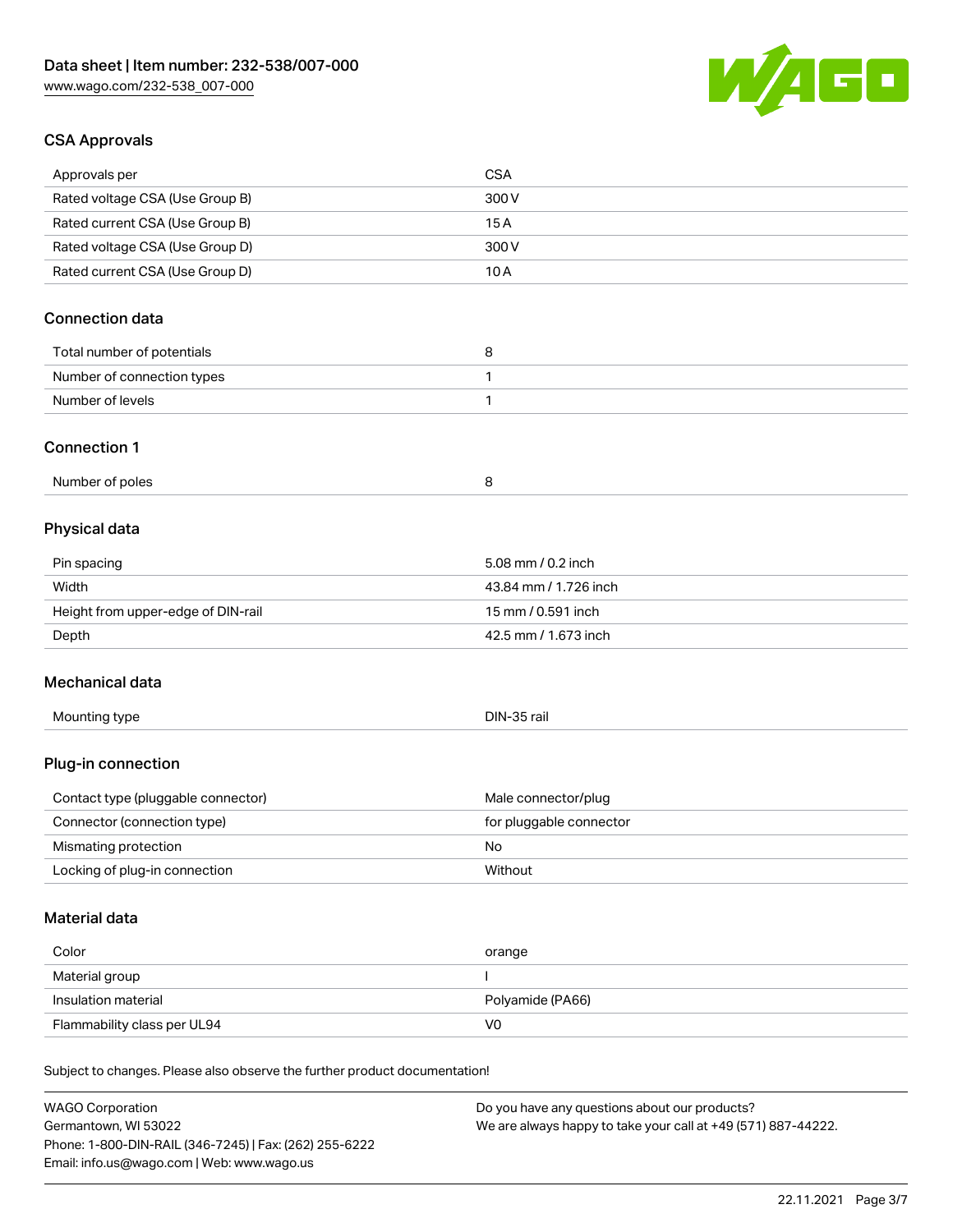[www.wago.com/232-538\\_007-000](http://www.wago.com/232-538_007-000)



| Contact material | Electrolytic copper (E <sub>Cu</sub> ) |
|------------------|----------------------------------------|
| Contact plating  | tin-plated                             |
| Fire load        | 0.184 MJ                               |
| Weight           | 8.5 g                                  |
|                  |                                        |

## Environmental requirements

| Limit temperature range<br>the contract of the contract of the contract of the contract of the contract of the contract of the contract of | . +100 ° <sup>∩</sup><br>-60 |  |
|--------------------------------------------------------------------------------------------------------------------------------------------|------------------------------|--|
|--------------------------------------------------------------------------------------------------------------------------------------------|------------------------------|--|

### Commercial data

| <b>Product Group</b>  | 3 (Multi Conn. System) |
|-----------------------|------------------------|
| PU (SPU)              | 25 Stück               |
| Packaging type        | box                    |
| Country of origin     | DE                     |
| <b>GTIN</b>           | 4045454339906          |
| Customs tariff number | 8536694040             |

## Approvals / Certificates

#### Country specific Approvals

| Logo                      | Approval                                     | <b>Additional Approval Text</b> | Certificate<br>name |
|---------------------------|----------------------------------------------|---------------------------------|---------------------|
|                           | CВ<br>DEKRA Certification B.V.               | IEC 61984                       | NL-39756            |
| <b>EMA</b><br><b>NEUR</b> | <b>KEMA/KEUR</b><br>DEKRA Certification B.V. | EN 61984                        | 2190761.01          |

#### Ship Approvals

Email: info.us@wago.com | Web: www.wago.us

|                         |                                                                            |                                                               | Certificate |
|-------------------------|----------------------------------------------------------------------------|---------------------------------------------------------------|-------------|
| Logo                    | Approval                                                                   | <b>Additional Approval Text</b>                               | name        |
| ABS                     | <b>ABS</b>                                                                 |                                                               | $19 -$      |
|                         | American Bureau of Shipping                                                |                                                               | HG15869876- |
|                         |                                                                            |                                                               | <b>PDA</b>  |
|                         | BV                                                                         | <b>IEC 60998</b>                                              | 11915/D0 BV |
| VERITAS                 | Bureau Veritas S.A.                                                        |                                                               |             |
|                         | <b>DNV GL</b>                                                              | EN 60998                                                      | TAE000016Z  |
|                         | Det Norske Veritas, Germanischer Lloyd                                     |                                                               |             |
|                         | Subject to changes. Please also observe the further product documentation! |                                                               |             |
| <b>WAGO Corporation</b> |                                                                            | Do you have any questions about our products?                 |             |
| Germantown, WI 53022    |                                                                            | We are always happy to take your call at +49 (571) 887-44222. |             |
|                         | Phone: 1-800-DIN-RAIL (346-7245)   Fax: (262) 255-6222                     |                                                               |             |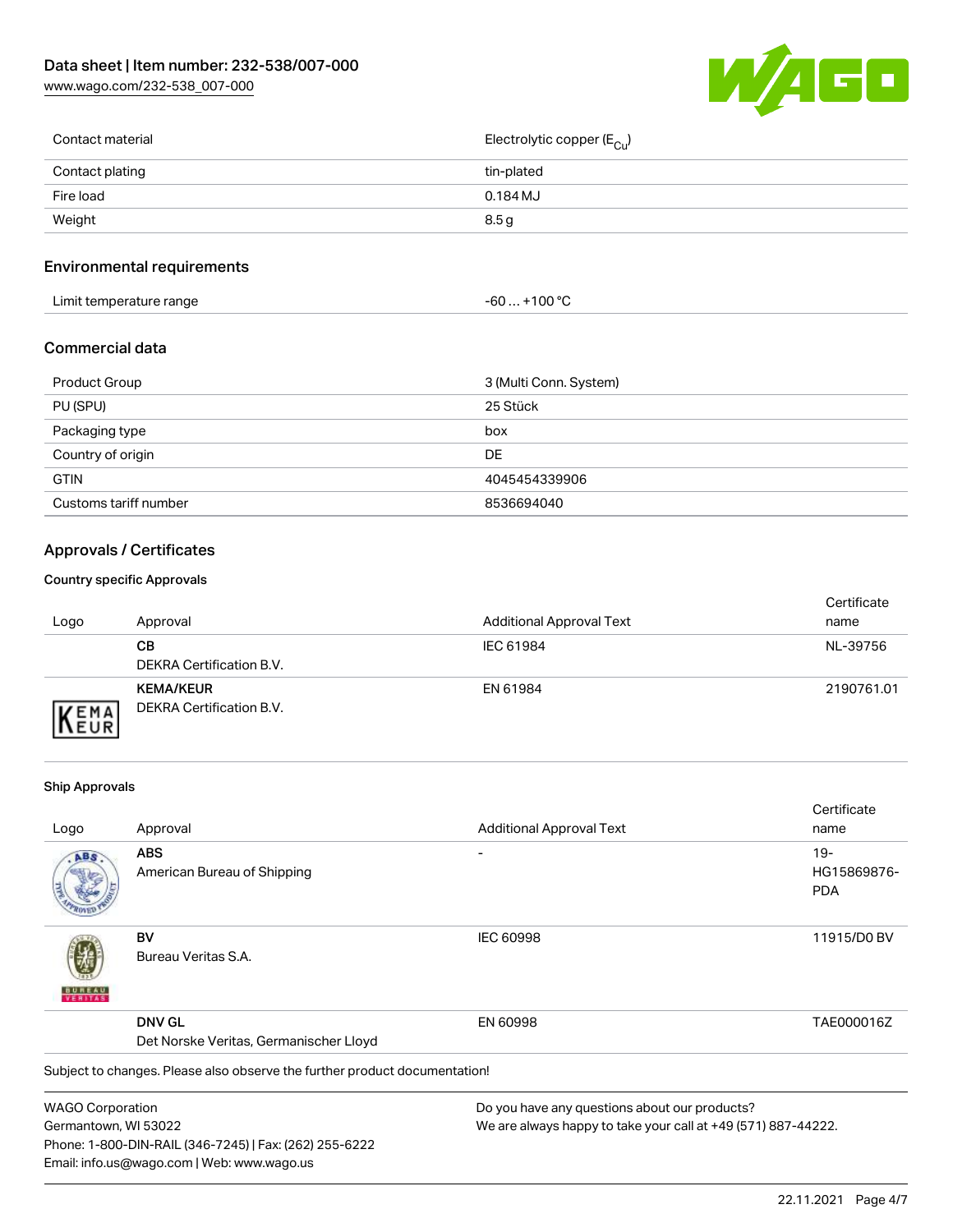

#### UL-Approvals

| Logo | Approval                                    | <b>Additional Approval Text</b> | Certificate<br>name |
|------|---------------------------------------------|---------------------------------|---------------------|
| A.   | UL<br>UL International Germany GmbH         | <b>UL 1977</b>                  | E45171              |
| 8    | <b>UR</b><br>Underwriters Laboratories Inc. | <b>UL 1059</b>                  | E45172              |

## Counterpart



| Item no.231-308/026-000                                                                                              | www.wago.com/231-308/026- |
|----------------------------------------------------------------------------------------------------------------------|---------------------------|
| 1-conductor female connector; CAGE CLAMP®; 2.5 mm <sup>2</sup> ; Pin spacing 5.08 mm; 8-pole; 2,50 mm <sup>2</sup> ; | 000                       |
| orange                                                                                                               |                           |

#### Optional accessories

#### Carrier rail

| Mounting accessories |                                                                                                                                             |                      |
|----------------------|---------------------------------------------------------------------------------------------------------------------------------------------|----------------------|
|                      | Item no.: 210-197<br>Steel carrier rail; 35 x 15 mm; 1.5 mm thick; 2 m long; slotted; similar to EN 60715; silver-colored                   | www.wago.com/210-197 |
|                      | Item no.: 210-198<br>Copper carrier rail; 35 x 15 mm; 2.3 mm thick; 2 m long; unslotted; according to EN 60715; copper-<br>colored          | www.wago.com/210-198 |
|                      | Item no.: 210-504<br>Steel carrier rail; 35 x 7.5 mm; 1 mm thick; 2 m long; slotted; galvanized; according to EN 60715; silver-<br>colored  | www.wago.com/210-504 |
|                      | Item no.: 210-505<br>Steel carrier rail; 35 x 7.5 mm; 1 mm thick; 2 m long; unslotted; galvanized; according to EN 60715;<br>silver-colored | www.wago.com/210-505 |
|                      | Item no.: 210-506<br>Steel carrier rail; 35 x 15 mm; 1.5 mm thick; 2 m long; unslotted; galvanized; similar to EN 60715; silver-<br>colored | www.wago.com/210-506 |
|                      | Item no.: 210-508<br>Steel carrier rail; 35 x 15 mm; 1.5 mm thick; 2 m long; slotted; galvanized; similar to EN 60715; silver-<br>colored   | www.wago.com/210-508 |
|                      | Item no.: 210-113<br>Steel carrier rail; 35 x 7.5 mm; 1 mm thick; 2 m long; unslotted; according to EN 60715; silver-colored                | www.wago.com/210-113 |
|                      |                                                                                                                                             |                      |

Subject to changes. Please also observe the further product documentation!

| <b>WAGO Corporation</b>                                |  |
|--------------------------------------------------------|--|
| Germantown, WI 53022                                   |  |
| Phone: 1-800-DIN-RAIL (346-7245)   Fax: (262) 255-6222 |  |
| Email: info.us@wago.com   Web: www.wago.us             |  |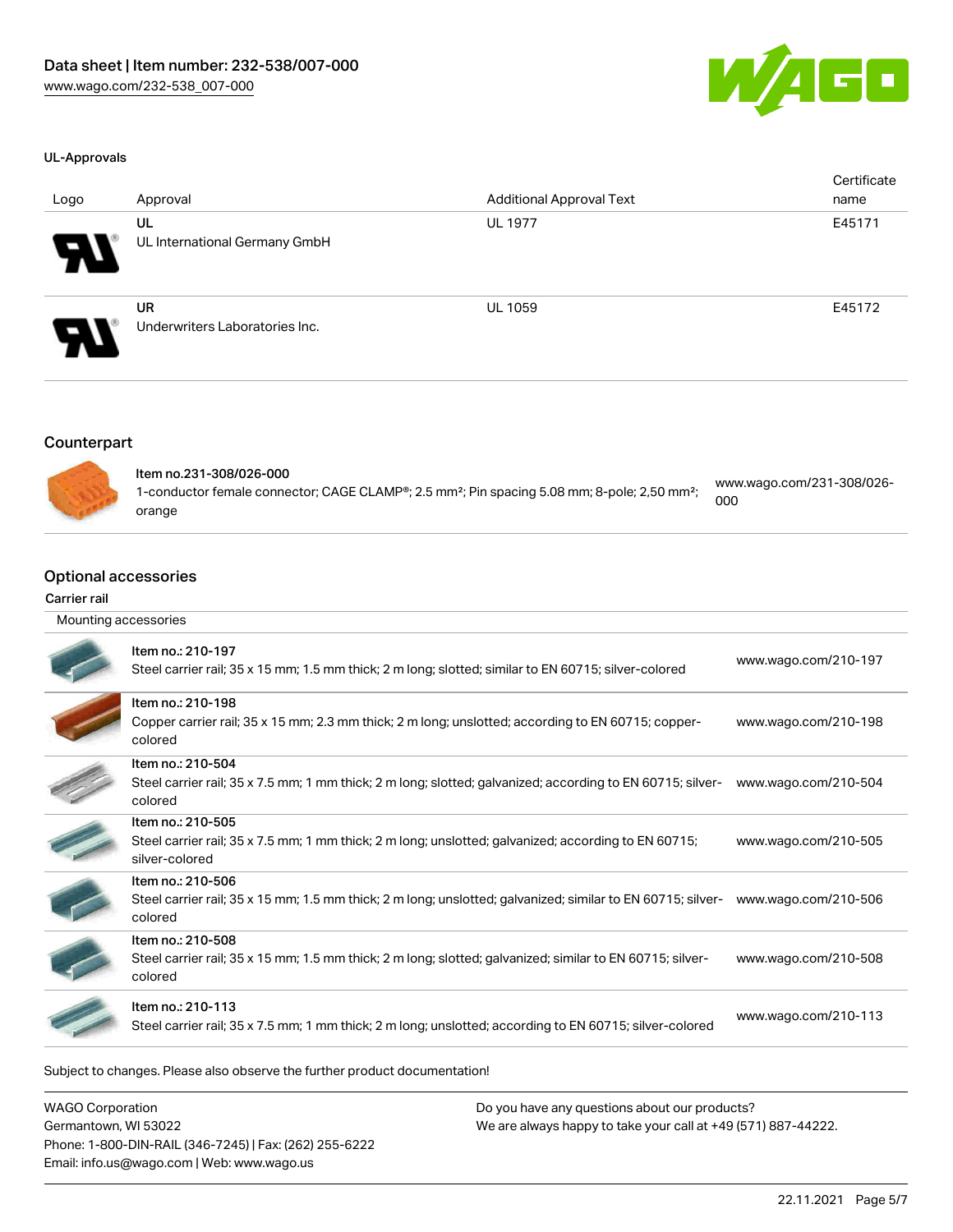



#### Item no.: 210-118

Steel carrier rail; 35 x 15 mm; 2.3 mm thick; 2 m long; unslotted; according to EN 60715; silver-colored [www.wago.com/210-118](http://www.wago.com/210-118)

| Item no.: 210-112                                                                                      |                |            |                                                                                                                                                                                                                                                                                                                                                                                                                                                                  |  |  |
|--------------------------------------------------------------------------------------------------------|----------------|------------|------------------------------------------------------------------------------------------------------------------------------------------------------------------------------------------------------------------------------------------------------------------------------------------------------------------------------------------------------------------------------------------------------------------------------------------------------------------|--|--|
| silver-colored                                                                                         |                |            |                                                                                                                                                                                                                                                                                                                                                                                                                                                                  |  |  |
| Item no.: 210-114                                                                                      |                |            |                                                                                                                                                                                                                                                                                                                                                                                                                                                                  |  |  |
| Steel carrier rail; 35 x 15 mm; 1.5 mm thick; 2 m long; unslotted; similar to EN 60715; silver-colored |                |            |                                                                                                                                                                                                                                                                                                                                                                                                                                                                  |  |  |
| Item no.: 210-115                                                                                      |                |            |                                                                                                                                                                                                                                                                                                                                                                                                                                                                  |  |  |
|                                                                                                        |                |            |                                                                                                                                                                                                                                                                                                                                                                                                                                                                  |  |  |
|                                                                                                        |                |            |                                                                                                                                                                                                                                                                                                                                                                                                                                                                  |  |  |
| Item no.: 210-196                                                                                      |                |            |                                                                                                                                                                                                                                                                                                                                                                                                                                                                  |  |  |
|                                                                                                        |                |            |                                                                                                                                                                                                                                                                                                                                                                                                                                                                  |  |  |
|                                                                                                        |                |            |                                                                                                                                                                                                                                                                                                                                                                                                                                                                  |  |  |
|                                                                                                        |                |            |                                                                                                                                                                                                                                                                                                                                                                                                                                                                  |  |  |
| Item no.: 231-129                                                                                      |                |            |                                                                                                                                                                                                                                                                                                                                                                                                                                                                  |  |  |
| Coding key; snap-on type; light gray                                                                   |                |            |                                                                                                                                                                                                                                                                                                                                                                                                                                                                  |  |  |
| Documentation<br><b>Additional Information</b><br>Technical explanations                               | 2019 Apr 3     | pdf        | Download                                                                                                                                                                                                                                                                                                                                                                                                                                                         |  |  |
|                                                                                                        |                |            |                                                                                                                                                                                                                                                                                                                                                                                                                                                                  |  |  |
|                                                                                                        |                |            |                                                                                                                                                                                                                                                                                                                                                                                                                                                                  |  |  |
|                                                                                                        |                |            |                                                                                                                                                                                                                                                                                                                                                                                                                                                                  |  |  |
| EPLAN Data Portal 232-538/007-000                                                                      |                | <b>URL</b> | Download                                                                                                                                                                                                                                                                                                                                                                                                                                                         |  |  |
| ZUKEN Portal 232-538/007-000                                                                           |                | <b>URL</b> | Download                                                                                                                                                                                                                                                                                                                                                                                                                                                         |  |  |
|                                                                                                        |                |            |                                                                                                                                                                                                                                                                                                                                                                                                                                                                  |  |  |
| EPLAN Data Portal 232-538/007-000                                                                      |                | <b>URL</b> | Download                                                                                                                                                                                                                                                                                                                                                                                                                                                         |  |  |
| <b>Downloads</b>                                                                                       | silver-colored |            | Steel carrier rail; 35 x 7.5 mm; 1 mm thick; 2 m long; slotted; according to EN 60715; "Hole width 25 mm; www.wago.com/210-112<br>www.wago.com/210-114<br>Steel carrier rail; 35 x 7.5 mm; 1 mm thick; 2 m long; slotted; according to EN 60715; "Hole width 18 mm; www.wago.com/210-115<br>www.wago.com/210-196<br>Aluminum carrier rail; 35 x 8.2 mm; 1.6 mm thick; 2 m long; unslotted; similar to EN 60715; silver-colored<br>www.wago.com/231-129<br>2.0 MB |  |  |

2D/3D Models 232-538/007-000 URL [Download](https://www.wago.com/global/d/3D_URLS_232-538_007-000)

Subject to changes. Please also observe the further product documentation!

WAGO Corporation Germantown, WI 53022 Phone: 1-800-DIN-RAIL (346-7245) | Fax: (262) 255-6222 Email: info.us@wago.com | Web: www.wago.us Do you have any questions about our products? We are always happy to take your call at +49 (571) 887-44222.